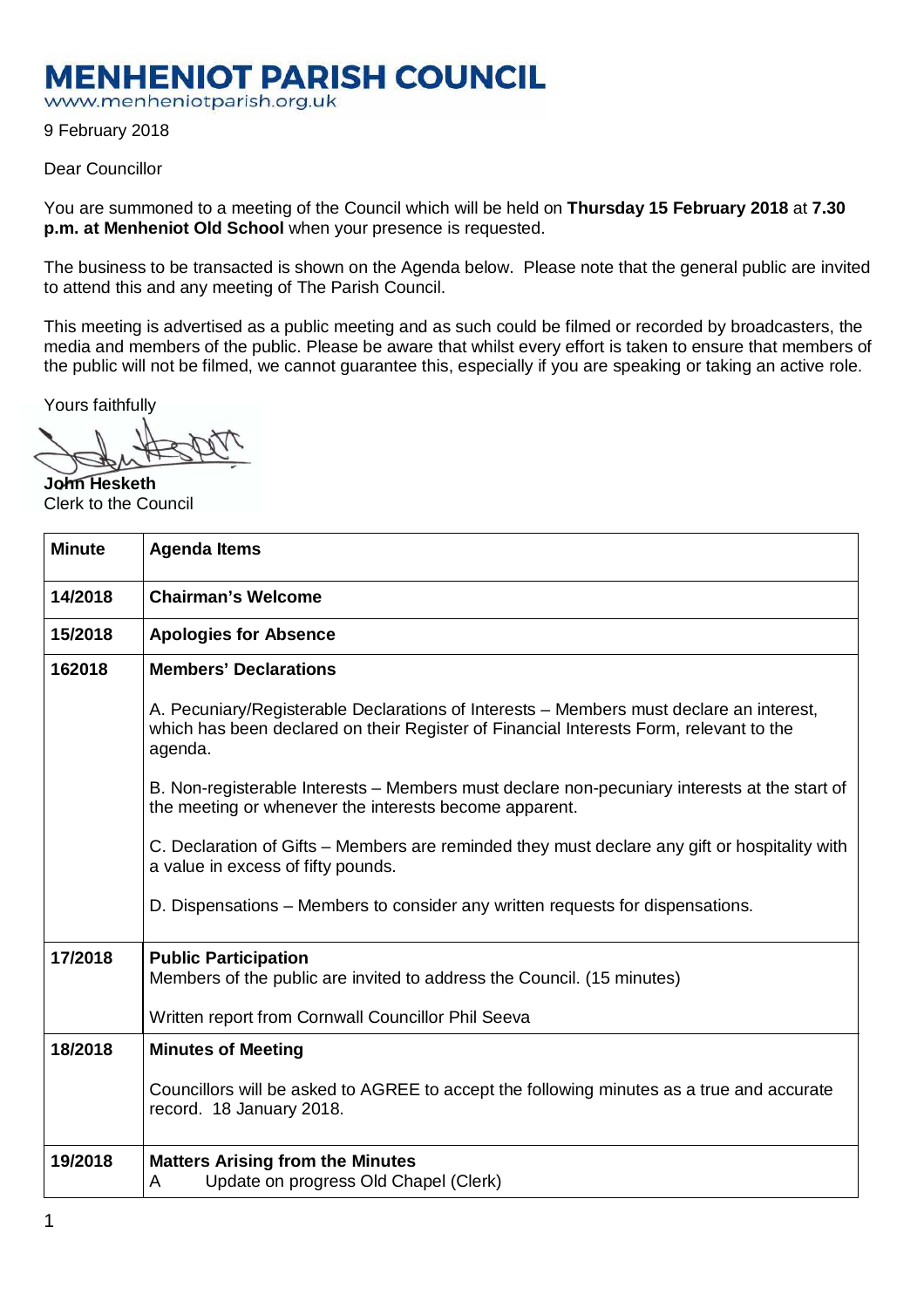|         | Menheniot Playgroup Garden<br>B<br>Issues arising out of minor flooding around the parking area. (JT)                                                                                                                                                                               |  |  |  |  |  |  |
|---------|-------------------------------------------------------------------------------------------------------------------------------------------------------------------------------------------------------------------------------------------------------------------------------------|--|--|--|--|--|--|
|         | $\mathsf C$<br>Flagpole replacement<br>Progress report (JT)                                                                                                                                                                                                                         |  |  |  |  |  |  |
|         | Tree guards for village green (Clerk)<br>D                                                                                                                                                                                                                                          |  |  |  |  |  |  |
| 20/2018 | Correspondence<br>Letter from Cruse Bereavement Care requesting a donation from the parish council.<br>A                                                                                                                                                                            |  |  |  |  |  |  |
|         | Email from Menheniot Playgroup asking to use the playing fields for sports day.<br>B                                                                                                                                                                                                |  |  |  |  |  |  |
|         | $\mathsf{C}$<br>Letters of appreciation to Mr Denis Udey for his donation to the parish allotments.                                                                                                                                                                                 |  |  |  |  |  |  |
| 21/2018 | <b>Planning Matters</b><br>To agree the parish council's response to Cornwall Council consultations on new<br>A<br>planning applications received before the agenda was finalised:                                                                                                  |  |  |  |  |  |  |
|         | 25.01.18 PA17/12165<br>Applicant: Mr P Rowe<br>Location: Land North of William Laundry Closer, Menheniot PL14 3XL<br>Proposal: Outline application for residential development for up to 9 houses                                                                                   |  |  |  |  |  |  |
|         | Any applications received by Cornwall Council by the time of the meeting. Information<br>B<br>only. None received.                                                                                                                                                                  |  |  |  |  |  |  |
|         | $\mathsf{C}$<br>Planning applications approved by Cornwall Council - Information only.                                                                                                                                                                                              |  |  |  |  |  |  |
|         | PA17/11092 APPROVED<br>Applicant: Mr Martyn Garbett and Mrs Susan Garbett<br>Location: Skelton Farm St Ive Liskeard Cornwall PL14 3ND<br>Proposal: Use of property as an unfettered residential dwelling and removal of<br>condition 5 of original permission reference 5/76/0490/9 |  |  |  |  |  |  |
|         | PA18/00163 APPROVED<br>Applicant: Mr & Mrs Hudson<br><b>Location: Menheniot</b><br>Proposal: Alteration & Extension                                                                                                                                                                 |  |  |  |  |  |  |
|         | 06.02.2018 PA18/00163 APPROVED<br>Applicant: Mr And Mrs P Hudson<br>Location: 11 Cowling Gardens Menheniot Liskeard Cornwall PL14 3QJ<br>Proposal: Alteration and extension                                                                                                         |  |  |  |  |  |  |
|         | Planning applications refused by Cornwall Council or withdrawn by the applicant.<br>D<br>Information only. None.                                                                                                                                                                    |  |  |  |  |  |  |
|         | Е<br><b>Planning Appeals: None</b>                                                                                                                                                                                                                                                  |  |  |  |  |  |  |
| 22/2018 | <b>Financial Matters</b><br>Accounts for Payment - Schedule 2017/18 - Members are to consider the payment<br>A<br>schedule and agree payment.                                                                                                                                       |  |  |  |  |  |  |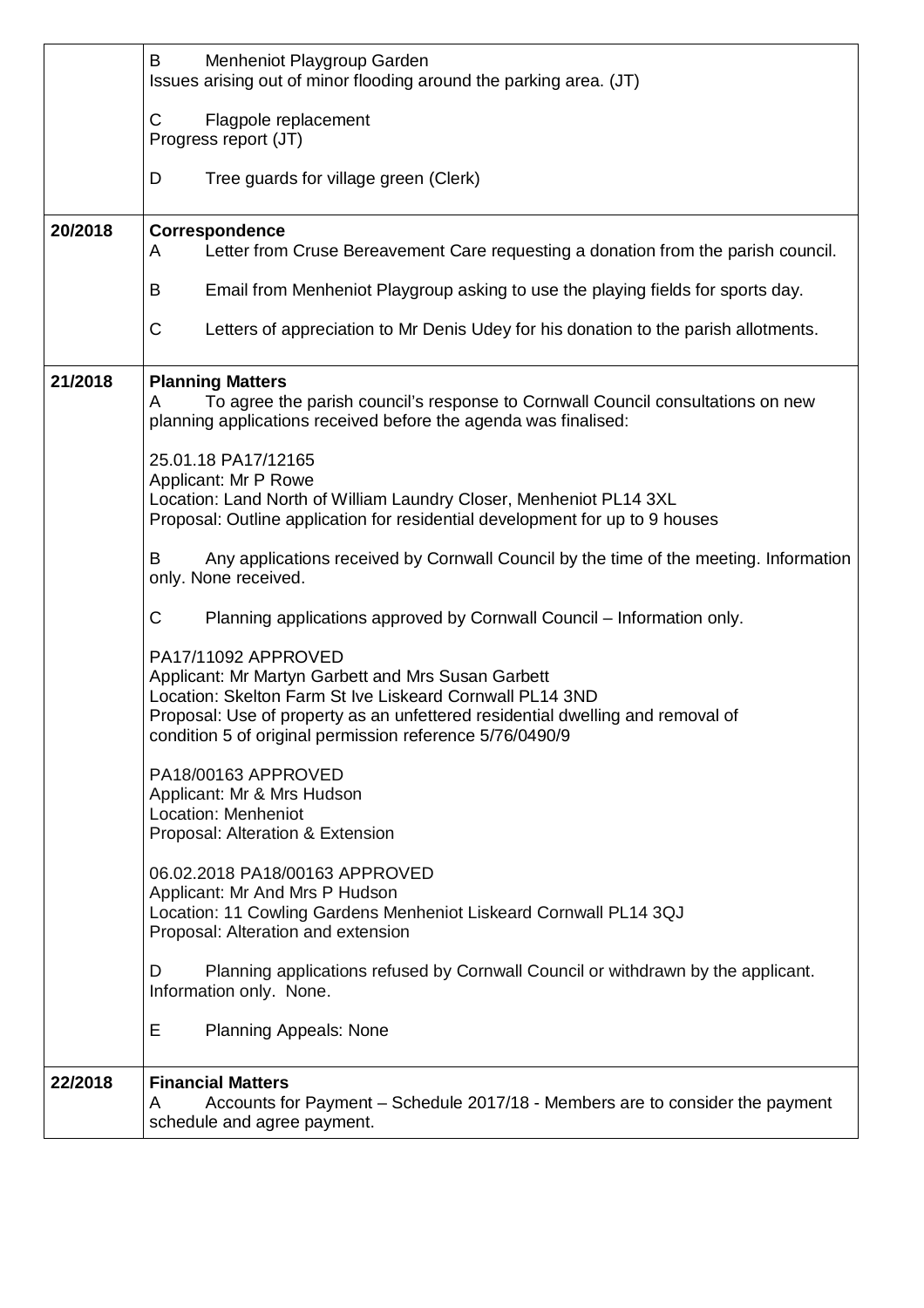|                                                                                    | Payments Schedule                                           |                                               | Jan 2018                                                                    | Period    | 10                 |        |  |  |  |
|------------------------------------------------------------------------------------|-------------------------------------------------------------|-----------------------------------------------|-----------------------------------------------------------------------------|-----------|--------------------|--------|--|--|--|
| <b>Date</b>                                                                        |                                                             | Payee                                         | <b>Description</b>                                                          | CQ        |                    | £      |  |  |  |
| 15/02/2018                                                                         |                                                             | Peter Rowe                                    | Allotment rent                                                              | 1757      | $\hat{\pmb{z}}$    | 80.00  |  |  |  |
| 15/02/2018                                                                         |                                                             | Royal Mail                                    | <b>NDP Expenses</b>                                                         | 1758      | £                  | 39.01  |  |  |  |
| 28/02/2018                                                                         |                                                             | John Hesketh                                  | Salary                                                                      | 1759      | $\hat{\mathbf{z}}$ | 522.00 |  |  |  |
| 15/02/2018                                                                         |                                                             | Prydis Accounts                               | Payroll processing                                                          | 1760      | £                  | 87.60  |  |  |  |
| 15/02/2018                                                                         |                                                             | Dernetza Medlen                               | Skateboard project expenses                                                 | 1761      | £                  | 90.00  |  |  |  |
|                                                                                    |                                                             |                                               |                                                                             |           |                    |        |  |  |  |
|                                                                                    | All cheque payments today                                   |                                               |                                                                             |           | £                  | 818.61 |  |  |  |
| B                                                                                  |                                                             |                                               | Direct Bank Payment & Receipts. For information.                            |           |                    |        |  |  |  |
|                                                                                    |                                                             | <b>Bank Payments Schedule</b>                 | Dec 2017                                                                    | Period    | 9                  |        |  |  |  |
| <b>Date</b>                                                                        |                                                             | Payee                                         | <b>Description</b>                                                          | Pay       |                    | £      |  |  |  |
| 10/01/2018                                                                         |                                                             | <b>TSO Paragon</b>                            | Web Hosting                                                                 | DC        |                    | 7.19   |  |  |  |
| 16/01/2018                                                                         |                                                             | <b>Liskeard Sttaionery</b>                    | <b>PPSA</b>                                                                 | <b>DC</b> |                    | 6.00   |  |  |  |
| 16/01/2018                                                                         |                                                             | Post Office                                   | <b>PPSA</b>                                                                 | <b>DC</b> |                    | 13.00  |  |  |  |
|                                                                                    |                                                             |                                               |                                                                             |           |                    |        |  |  |  |
| 23/01/2018                                                                         |                                                             | <b>EDF Energy</b>                             | Car park lighting                                                           | <b>DD</b> |                    | 62.32  |  |  |  |
| 24/01/2018                                                                         |                                                             | W H Smith                                     | <b>PPSA</b>                                                                 | <b>DC</b> |                    | 13.44  |  |  |  |
| 24/01/2018                                                                         |                                                             | Ryman                                         | <b>PPSA</b>                                                                 | <b>DC</b> |                    | 15.61  |  |  |  |
| 26/01/2018                                                                         |                                                             | Flags & Flagpoles                             | Flagpole                                                                    | DC        |                    | 399.00 |  |  |  |
| 30/01/2018                                                                         |                                                             | <b>SLCC</b>                                   | Membership                                                                  | <b>DC</b> | £                  | 38.00  |  |  |  |
|                                                                                    |                                                             | All bank payments this period                 |                                                                             |           | £                  | 554.56 |  |  |  |
|                                                                                    | <b>Bank Receipts Schedule</b>                               |                                               | Dec 2017                                                                    | Period    | 9                  |        |  |  |  |
| <b>Date</b>                                                                        |                                                             | Payer                                         | <b>Description</b>                                                          |           |                    | £      |  |  |  |
| 11/12/2017                                                                         |                                                             | Lloyds Bank                                   | Interest                                                                    |           | £                  | 3.78   |  |  |  |
| 29/01/2018                                                                         |                                                             | MJ Rowe                                       | Allotment rent                                                              |           | £                  | 12.00  |  |  |  |
| 29/01/2018                                                                         |                                                             | N Scantlebury                                 | Allotment rent                                                              |           | £                  | 12.00  |  |  |  |
| 30/01/2018                                                                         |                                                             | S Bailey                                      | Allotment rent                                                              |           | £                  | 12.00  |  |  |  |
|                                                                                    |                                                             |                                               |                                                                             |           |                    |        |  |  |  |
|                                                                                    |                                                             | All bank receipts this period                 |                                                                             |           | £                  | 39.78  |  |  |  |
|                                                                                    |                                                             |                                               |                                                                             |           |                    |        |  |  |  |
| C<br>Bank Reconciliation - previously published.                                   |                                                             |                                               |                                                                             |           |                    |        |  |  |  |
| A councillor will be invited to review bank payments from the previous month.<br>D |                                                             |                                               |                                                                             |           |                    |        |  |  |  |
|                                                                                    |                                                             |                                               |                                                                             |           |                    |        |  |  |  |
|                                                                                    |                                                             |                                               |                                                                             |           |                    |        |  |  |  |
| <b>Councillors' Reports</b><br><b>Cllr Demelza Medlen</b><br>A                     |                                                             |                                               |                                                                             |           |                    |        |  |  |  |
| Skateboard park progress and public consultation 26 February 2018.                 |                                                             |                                               |                                                                             |           |                    |        |  |  |  |
|                                                                                    |                                                             |                                               |                                                                             |           |                    |        |  |  |  |
| B                                                                                  | <b>Cllr Pat Cade</b>                                        |                                               |                                                                             |           |                    |        |  |  |  |
|                                                                                    | Allotments: progress with tank and water pipe installation. |                                               |                                                                             |           |                    |        |  |  |  |
|                                                                                    |                                                             |                                               |                                                                             |           |                    |        |  |  |  |
| <b>Chair's Agenda Items</b>                                                        |                                                             |                                               |                                                                             |           |                    |        |  |  |  |
| Neighbourhood Development Plan<br>A                                                |                                                             |                                               |                                                                             |           |                    |        |  |  |  |
|                                                                                    |                                                             |                                               |                                                                             |           |                    |        |  |  |  |
| Report from the Menheniot Sports Association AGM<br>B                              |                                                             |                                               |                                                                             |           |                    |        |  |  |  |
|                                                                                    | C<br>Update on progress to the Menheniot Traffic Plan       |                                               |                                                                             |           |                    |        |  |  |  |
|                                                                                    |                                                             |                                               |                                                                             |           |                    |        |  |  |  |
| <b>Diary Dates</b>                                                                 |                                                             |                                               |                                                                             |           |                    |        |  |  |  |
| A                                                                                  |                                                             |                                               | The next Full Council Meeting is to be held at The Old School, Menheniot on |           |                    |        |  |  |  |
|                                                                                    |                                                             | Thursday 15 March 2018, commencing at 7.30pm. |                                                                             |           |                    |        |  |  |  |
|                                                                                    |                                                             |                                               |                                                                             |           |                    |        |  |  |  |